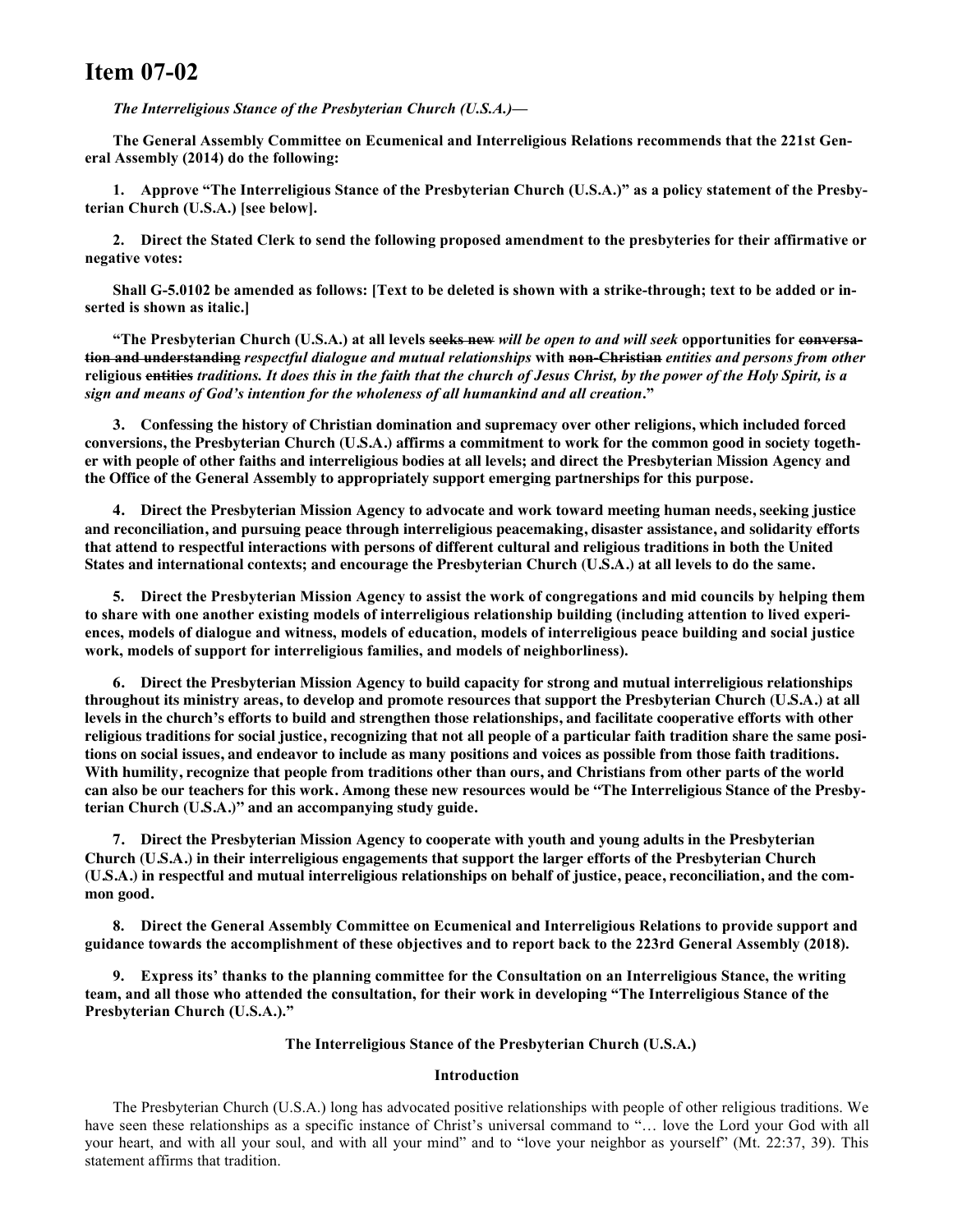The Presbyterian Church (U.S.A.) often has fostered a love for people of other religious traditions, but many times we have not. The first is cause for celebration, thanking God for the grace to be faithful. For the second, the church resolves to do better.

The Presbyterian Church (U.S.A.) has not always agreed on *how* to do better. Disagreements over how to respect people of other religious traditions often have been sharp. Yet as we become increasingly aware of the world's religious diversity, all areas of the church are called to relate positively to people of other religious traditions.<sup>1</sup>

Many things draw us together in respect for those who have religious commitments different from our own, including the example and person of Jesus Christ, the evident need for religious peace, the necessity of meeting human needs in a world of poverty and want, and the biblical call to solidarity amid our diversity.

Other things, though, work to pull us apart, including our sometimes self-serving theologies (both pluralist and exclusivist), misplaced goals (such as an overemphasis on statistical growth), and triumphalistic attitudes.

The Presbyterian Church (U.S.A.) acknowledges that among ourselves we will disagree on how to relate to others even as we strive together to understand Jesus' commandment amid a world with people of many different religious traditions. The stance offers help to chart the way forward.

#### **Biblical Backgrounds and Teachings**

Interreligious appreciation must arise out of one's most profound religious beliefs. For Presbyterians it must arise out of interpretation of the Bible, the church's confessional statements, Reformed theology, and the lived experiences of the church.

In the Old Testament, the Hebrew Bible, the Israelites found themselves dwelling with Canaanite, Moabite, Babylonian, and Persian peoples among others and influenced by their religious understandings. The stories of God's gracious activities through Abraham (Genesis 12–17), Joseph (Genesis 37–50), prophets, matriarchs, and patriarchs toward other peoples of the region are part of a growing understanding of God's love. God's love is particularized later to cities such as Nineveh (Jonah 3) and to empires such as Assyria and Egypt (Isaiah 19:23–25). And teachings abound: all humans are made in the image of God (Genesis 1:26–27), all have access to God through God's covenant with Noah (Genesis 9:8–17), strangers are to be treated with hospitality (Leviticus 19:33–34), and God has province over all the nations (which the Psalms tell us repeatedly, e.g., Psalms 47:8).

As the followers of Jesus spread to the cultures of the Roman Empire, they were challenged and influenced by Greek philosophies, Roman emperor worship, Gnostic teachings, and mystery religions of the day. In this setting the writings of the New Testament made crucial contributions that continue to be our guides. As we have indicated above, Jesus' Great Commandment sets the standard for all of our relationships; furthermore, the Gospel writers and letter writers all expand on the language of God's love (e.g., 1 John 3, 5).

Much of what we learn about how to relate to people of other religious traditions comes from the letters of Paul. Paul focused on taking the gospel to *all* people. Paul's sermon to the Athenians in Acts 17 has provided many with insights helpful to interreligious relationships. As a missionary, Paul encountered a great diversity of religions. Paul took seriously the question: What claims do people of different religions make on one another as they live in accordance with what they believe to be true? Paul's answer was to honor both our commitments to Christian conscience and our commitments to Christian hospitality.

These passages come to us in the context of other biblical texts. Not all references are loving. Israelites are instructed to destroy Canaanite religious shrines (Deut. 12:2–3), and Paul uses negative terms to describe religious ideas of Jews and Gentiles (1 Cor. 1:22). Some Christians use similar statements to condone disrespecting the religions of other people. Overall, however, the biblical intent is clear: God loves all people—and we are to do likewise.

To be sure, not all the religious resources of the Presbyterian tradition were written to address our current interreligious context. Consider, for example, parts of the *Book of Confessions.* As might be expected, little is written in the confessions that acknowledges the religious plurality in which most of us live today. In fact, the confessions contain elements of polemics, even between Christians, that are inappropriate to today's context. Moreover, The Second Helvetic Confession makes direct negative references to our Jewish and Muslim neighbors, their beliefs and practices (*Book of Confessions*, 5.014, 5.019–5.020, 5.176, 5.225).

To move in a positive direction in our interreligious relationships and dialogue, these particular texts and the perspectives of our religious neighbors must be acknowledged. As God alone is the Lord of the conscience, the church renounces human judgment in favor of repentance over the harm we have caused our religious neighbors. We repent, but we do not forget, lest we perpetuate unhealthy relationships of division among our neighbors and ourselves.

It is important to reject harmful stereotypes of Jews and Muslims. We also must acknowledge the importance of authentic relationships with people of any religion. Although the Presbyterian Church (U.S.A.) to this point has invested most of its interreligious efforts in relationships with Jews and Muslims, the PC(USA) believes in the importance of relationships with people of every religion.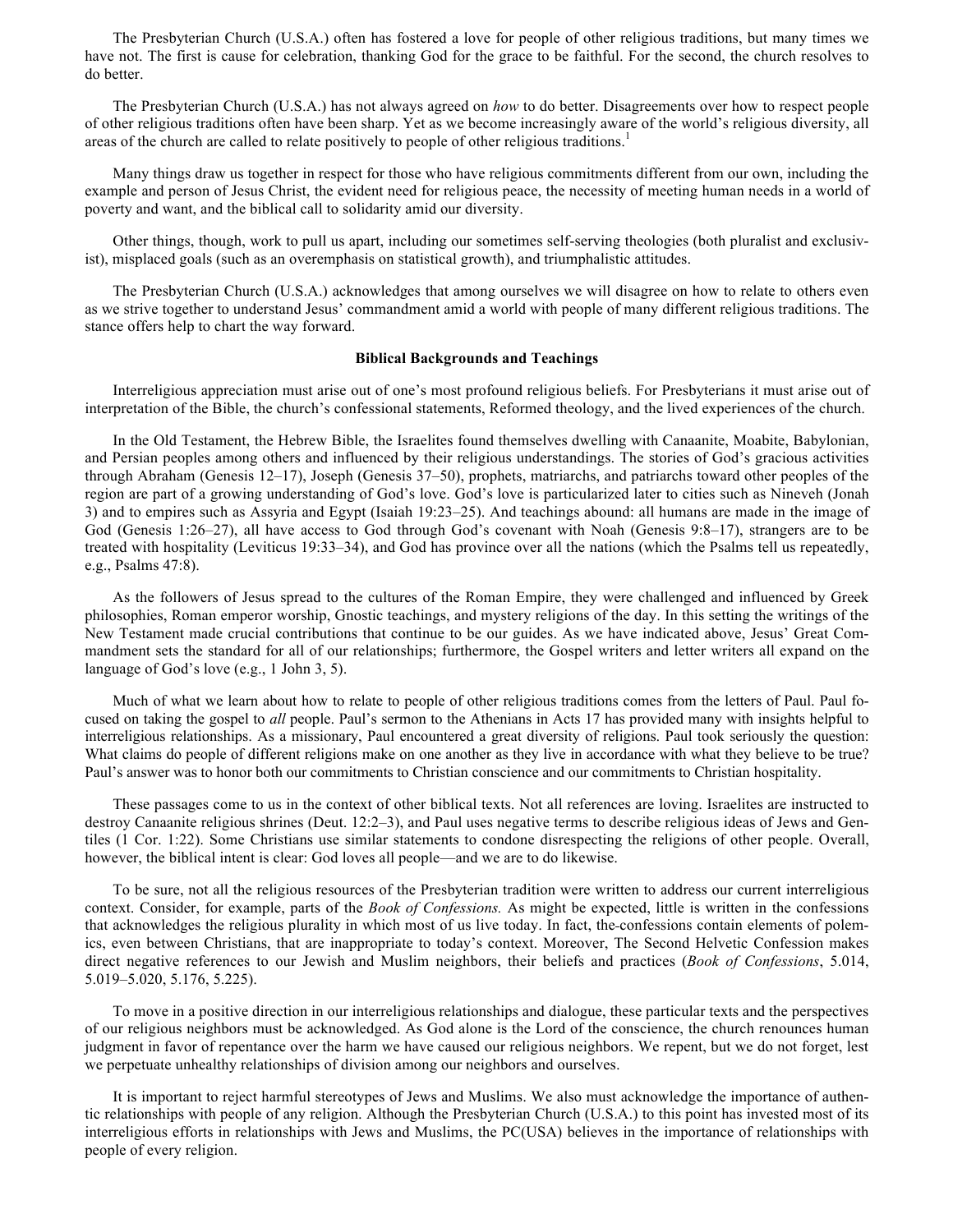The Confession of 1967 marked a turning point for Presbyterians in their quest to have loving relationships with people of other religions. It discusses the positive engagement of the church with people of other religions. It reminds the church that in its encounter with other religious traditions it may discover "parallels between other religions and his [*sic*] own and must approach all religions with openness and respect" (*Book of Confessions,* 9.42). The confession calls the church to a greater spirit of reconciliation, part of which is an acceptance of human difference.

#### **Foundations for the Future**

The Presbyterian Church (U.S.A.) has been active in interreligious efforts during at least the past four decades as religious plurality has become an issue of prime importance in North America. The general approach to interreligious relations in the Presbyterian Church (U.S.A.) has given priority to relationships with people rather than traditions—with Muslims rather than Islam, for example. Statements by the Presbyterian Church (U.S.A.) have provided *direction* to church leaders and *guidance* to local congregations.

The guidance and direction these statements offered have been and continue to be supported by an Office of Interfaith Relations, which was established in 1988 and has functioned since as a catalyst and a platform for affirming and commending the efforts of Presbyterians in interreligious engagement. Together these actions of successive General Assemblies have established six basic building blocks that serve as a foundation for today's interreligious initiatives:

*Building Block #1: The Church. In our pluralistic society, the Presbyterian Church (U.S.A.) recognizes that it must work with others because of the sure faith that the church, through the power of the Spirit, is a sign and means of God's intention for the wholeness and healing of humankind and of all creation.*

In A Brief Statement of Faith (1991) the Presbyterian Church (U.S.A.) affirmed, "In sovereign love God created the world good and makes everyone equally in God's image . . . to live as one community" (*Book of Confessions*, 10.3, Lines 29– 32). The ecclesial implications of this affirmation inform one of the "Presbyterian Principles for Interfaith Dialogue" (211th General Assembly [1999]): "We are called to work with others in our pluralistic society for the well-being of our world and for justice, peace, and the sustainability of creation. We do so in the faith that, through God's Spirit, the Church is a sign and means of God's intention for the wholeness and unity of humankind and of all creation."

At its best, the Christian Church makes God's gift of community visible in human life, recognizing that God is at work in all of God's creation. This requires relationships with people belonging to a multiplicity of faith commitments as well as those belonging to none.

*Building Block #2: Ecumenical and Interfaith. Presbyterians develop relationships with people of various faiths in ecumenical and interfaith contexts wherever possible.*

The Presbyterian Church (U.S.A.)'s interest in interfaith relations has been intimately related to its ecumenical commitments. The 199th General Assembly (1987) called for engagement with those of other religious traditions through "ecumenical and interfaith channels and organizations whenever possible" (*Minutes*, 1987, Part I, p. 494, "A Study on Islam," B.3.e.). This was an extension to interreligious relationships of the historic Lund Principle that churches should do all things together except where differences of conscience require their acting separately.

*Building Block #3: Mission, Dialogue, and Evangelism. Presbyterians approach others in a spirit of openness and trust as they follow Jesus Christ in respecting and affirming the freedom of others. Thus the church affirms that dialogical (i.e., mutually interactive) relationships are an authentic and appropriate form of witness in which we share ourselves and our commitments and also listen intently to what others express to us.*

The reuniting 195th General Assembly (1983) affirmed "Mission and Evangelism: An Ecumenical Affirmation" (from the World Council of Churches, 1982) as a "faithful expression of the basic commitment of [the Presbyterian Church (U.S.A.)] to mission and evangelism" (*Minutes*, 1983, Part I, p. 436). Declaring that "Christians owe the message of God's salvation in Jesus Christ to every person and every people" (Ibid, p. 551, 7. Witness among People of Living Faiths, 41), it stated that "true witness follows Jesus Christ in respecting and affirming the uniqueness and freedom of others" (Ibid). A new World Council of Churches document (2013) says this freedom "flows from the dignity of the human person, grounded in the creation of all the human beings in the image and likeness of God (Genesis 1:26)" ("Together Towards Life: Mission and Evangelism in Changing Landscapes", paragraph 96).

All witness must be led by a discernment born of the Holy Spirit, offering opportunities for both speaking and listening. Allegiance to Christ is not compromised in dialogue when we (1) do not bend or trim our faith in order to reach artificial agreement with doctrines of another; (2) learn from other religions insofar as it enriches our relationship with the God revealed in Christ; and (3) express our faith as a part of authentic dialogue (*Minutes*, 1987, Part I, p. 452, "The Nature of Revelation in the Christian Tradition from a Reformed Perspective," IX.F., Christians in Interfaith Dialogue).

*Building Block #4: Peace, Justice, and Ecology. Presbyterians are called by God to work with those of other religions for peace, justice, and the sustainability of creation. Experience has taught that the most fruitful interfaith relationships often develop when people of different faiths explore concrete ethical concerns and unite to act on them together.*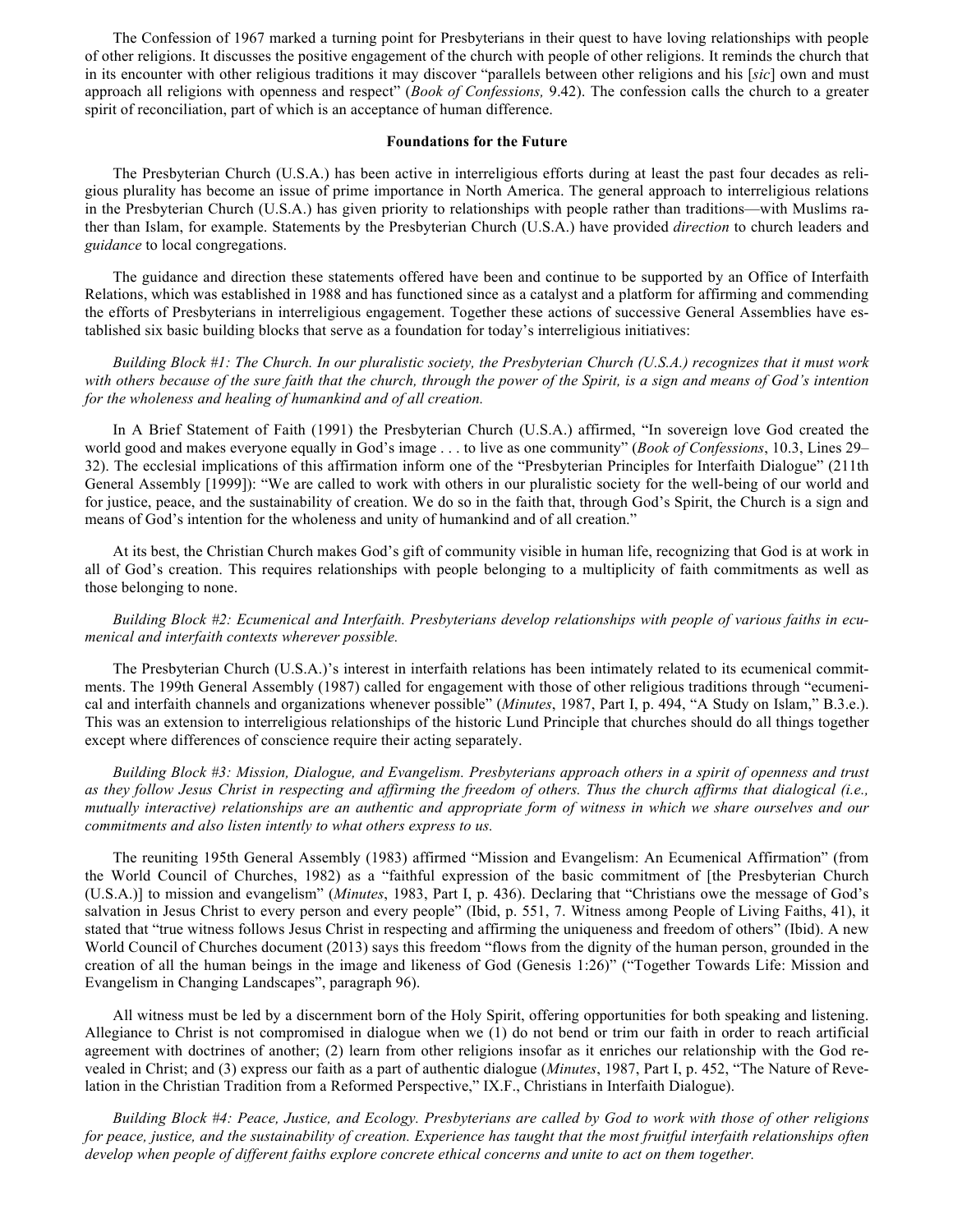In 1987, Presbyterians were counseled that "the most fruitful interreligious relationships are likely to develop where persons of different faiths share concrete ethical concerns and can unite to put them into action, with mutual acknowledgment of the religious motivation for action" (*Minutes*, 1987, Part I, p. 452, "The Nature of Revelation in the Christian Tradition from a Reformed Perspective," IX.F., Christians in Interfaith Dialogue).

The practical aspects of human well-being have led to a series of recommendations concerning advocacy and action. "Guidelines for Presbyterian Church (U.S.A.) Participation in Interfaith Bodies" (204th General Assembly [1992]) recommended establishment of relationships with multifaith bodies whose "goals, grounded in spirituality, … enable common work toward justice, peace, and the integrity of creation" (*Minutes*, 1992, Part I, p. 600, Recommendation 6.c.).

*Building Block #5: Modesty in Witness. Presbyterians urge a humble modesty in witness that recognizes God's Spirit is at work in ways we often least expect. Whatever the form of witness—mission, dialogue, evangelism, peace, justice, environmental issues—the church affirms that it is not called to respond to others in judgment but in awareness of the limitless grace of God.*

Statements about God's ways with humankind have urged upon Presbyterians a humble modesty in witness. "Mission and Evangelism: An Ecumenical Affirmation" (paragraph 43) declared that "… [t]he Spirit of God is constantly at work in ways … that to us are least expected. … Christians seek to discern the unsearchable riches of God and the way he [*sic*] deals with humanity" (*Minutes*, 1983, Part I, p. 551). Yet "The Study Catechism" (answer to question 38), says, "The limits [of] salvation … are known only to God" (*Minutes*, 1998, Part I, p. 613).

A modesty of claims is present in the statement on "Hope in the Lord Jesus Christ" (section on "We Believe in One Lord, Jesus Christ," 214th General Assembly [2002], *Minutes*, 2002, Part I, p. 525) when it affirms that grace, love, and communion belong to God and are not ours to determine. Modesty leads to rejection of judgmental attitudes toward others. The PC(USA) evangelism document "Turn to the Living God" (section on "People of Many Religions," 203rd General Assembly [1991]) reads, "As our Christian affirmation meets the faith of others, we are not called to respond in judgment but in awareness of the limitless, saving presence, power, and grace of God" (*Minutes*, 1991, Part I, p. 676).

*Building Block #6: Unfinished Conclusions. Presbyterians acknowledge the unfinished nature of our conclusions about relationships with people of different faiths, in recognition of the limits of our knowledge, our sinful nature, and the mystery of God's workings in human lives.*

Not all questions are humanly answerable. Thus, an element of interreligious relationships has been a commitment to be unfinished in our conclusions.

# **Spheres of Relationship**

Interreligious interactions are not limited to just one aspect of living. The implications of loving our religious neighbors as ourselves must pervade all areas of our life together. Following are nine spheres of life in which interreligious understandings are challenging us and need to be acted on by the people of God. These spheres and the suggestions offered are areas for attention and reflection as we implement the policy implications of the building blocks. Each sphere ends with actions that can be undertaken by church agencies, congregations, and individuals.

#### **1. Human Needs**

Human need is everywhere. Often the religions of the world are called on to meet the needs of hunger, natural disasters, poverty, and disease. In meeting human needs around the globe, the religions need one another. We can do more together than we can do apart. How do Presbyterians engage in an interreligious response to human need from our position of historical religious and cultural privilege? How can we collaborate with faith partners to meet these pressing challenges?

#### Actions:

• Engage in self-reflection through education on seminary and college campuses and in congregations to examine breakdowns in existing paradigms of poverty relief.

Listen to and incorporate the voices of the marginalized and underrepresented, many of whom have led and are leading the way in meeting human needs.

See ourselves as friends, not competitors, with people and institutions of other religious traditions as we meet human needs around the globe.

• Be willing to be the gracious recipients of humanitarian and spiritual aid from our neighbors of other religious traditions, especially recognizing God's concern for the poor.

# **2. Social Justice**

The search for social justice in the world today is one of the most compelling reasons for interreligious activity. Global challenges—such as forced migration, human rights violations, unjust imprisonment, militarism, and totalitarianism—cannot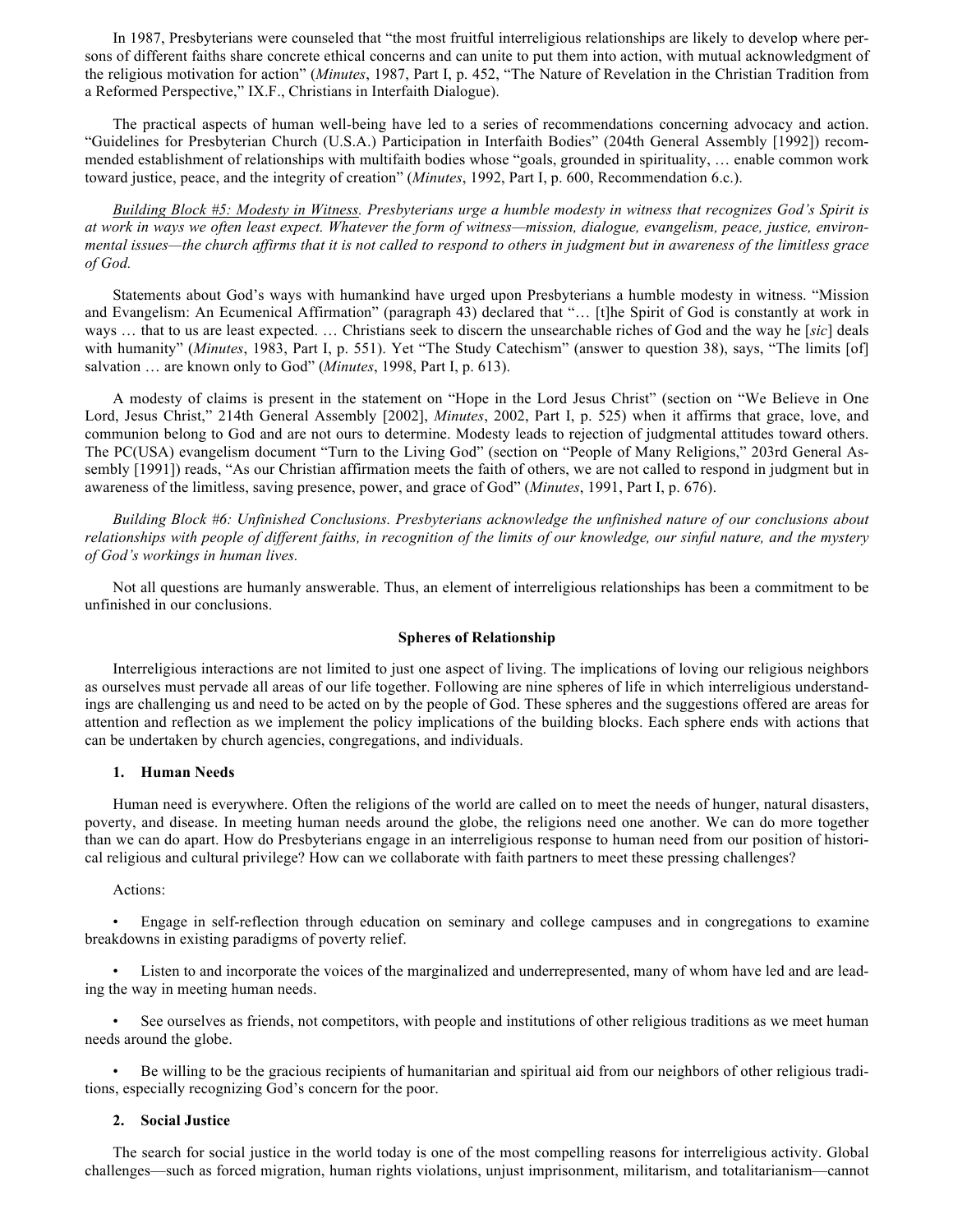be solved by any single segment of the world's people or any single religion. Social justice cannot be achieved without the cooperation of the world's religions.

Actions:

• Explore interreligious opportunities for truth and reconciliation work, including formal acts of repentance for unjust actions of the church, past and present.

- Participate at all levels in established multireligious groups working toward the common good.
- Encourage all the PC(USA)'s entities to do social justice work on an interreligious basis, as appropriate.

Remember that those in need of social justice, including those of other religious traditions, often have much to teach us about how the gospel manifests itself in cultures different from our own.

# **3. Mission and Evangelism**

Mission and evangelism are central to the Reformed tradition. In our relationships with people of other faiths, dialogical interreligious conversations promote the virtues of mutual respect and mutual understanding. This is an appropriate form of witness in the sense that we are as "living letters" that others can read, which Paul wrote about (2 Cor. 3:1–3). We witness because God, the creator of life in all its diversity, acted first.

As we consider witness through mission, evangelism, and dialogue, we commend for study the 2013 World Council of Churches document, "Together Towards Life: Mission and Evangelism in Changing Landscapes." This document states, "Authentic evangelism takes place in the context of the dialogue of life and action, and in 'the spirit of dialogue': 'an attitude of respect and friendship.' Evangelism entails not only proclamations of deepest conviction, but also listening to others and being challenged and enriched by others" ("Together Towards Life," paragraph 95).

In the context of interreligious interactions, we witness to our faith with humility, knowing that what we know about God is limited by our human condition. We accept the challenge of expressing our faith in dialogue, often in spite of the fact that we may not feel as articulate as we would hope, but knowing that peaceful and fruitful relationships with others is surely what God intends as we witness to a truth that is beyond ourselves.

# Actions:

• Recognize that the relationship between dialogue and evangelism is not an either/or choice for the church but a both/and requirement.

- Commit to having no hidden agendas in our interactions with people of other religious traditions.
- Have a humble modesty of witness in all our mission and evangelism efforts.

# **4. Conflict**

Too many of the world's conflicts have a religious component. Religion is used by governments and nongovernmental groups alike either to justify war or to motivate people to fight wars, practice religious discrimination, or engage in acts of persecution. Too often religious people stand by and watch their religions being used to justify conflicts that run counter to the values of love and justice that our traditions espouse.

# Actions:

• Advocate justice and peace in all levels of human activity, especially involvement in interreligious peacemaking efforts.

- Work for reconciliation, identifying and resisting destructive interreligious conflict wherever possible.
- Recognize that sometimes Christians may be the cause of conflict; such complicity urges us to repent and change.
- Be open to learn from our religious neighbors.
- Stand with and support, where appropriate, those suffering religious persecution.

# **5. Families**

Interreligious families are common in many of our communities. Challenges can arise for interreligious families as they seek meaningful religious expression across multiple narratives and traditions, work through disagreement and division over religious beliefs, and make choices about how to raise children. Congregations can help families engage issues that likely will arise in their life together.

Actions: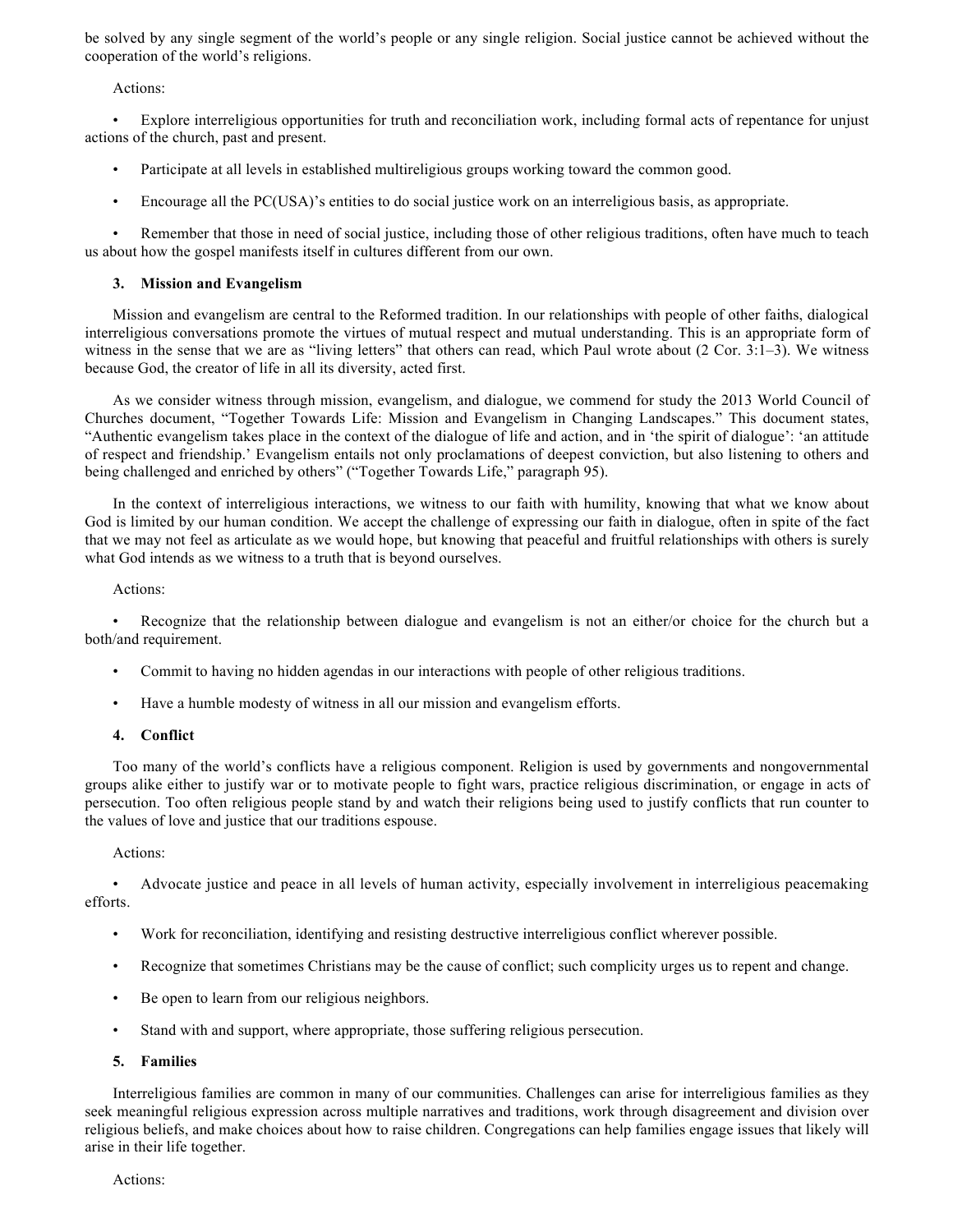• Engage the whole congregation in important conversations about topics such as: "Families of Origin," "Life-Cycle Rituals," "Planning Your Wedding," "Death and Grief," "Holiday Observances," and "Talking with Your Children about God and Values."

• Draw on spiritual resources to help family members articulate religious values, beliefs, and practices they cherish most and to seek ways to be faithful to them in their family life.

# **6. Education**

Challenges for education in contexts of religious plurality are many. Christians must become self-aware about the assumptions they hold and the habits of mind that guide their thinking about religious neighbors. Christians should know more about the history, beliefs, and practices of our neighbors' religious traditions.

Actions:

• Articulate a broader definition of education that includes and values lived experiences as a way to engage with people of different religions.

• Develop opportunities for multilevel, interreligious engagement. This might include local, area, or regional conferences involving networks of interreligious people.

- Work to make interreligious dialogue less specialized and more normative, integrated into church members' lives.
- Identify and share examples of churches engaged in doing interreligious interactions well.
- Train congregational leaders in interreligious work as a way to introduce it to congregations.

• Encourage PC(USA)-affiliated seminaries to expand curriculum that prepares students for ministry in a religiously plural world.

• Reflect more deeply on the interrelationships between mission and evangelism and interreligious work.

# **7. Communities**

Many neighborhoods and communities across the United States are welcoming of greater religious and cultural pluralism. Many are not. People from non-Christian, non-white, non-Western backgrounds often experience discrimination due to religio-cultural bias. Note especially the rise in Islamophobia. Religiously based violence has risen throughout the United States. This violence divides communities and discourages the neighborliness advocated in Scripture and modeled in the life of Jesus Christ.

Actions:

• Reach across religious borders to create community alliances to address social problems in ways congruent with the church's identity and mission.

- Promote public education regarding religions and the diversity of religious communities.
- Advocate for the rights, protection, and safety of all.

# **8. Congregations**

Even as many congregations are becoming more racially, culturally, and socioeconomically plural, the diversity of the culture at large continues to create challenges: our children develop friendships with their non-Christian acquaintances; our sons and daughters proclaim love for someone from another religious background; our interreligious neighbors invite us and our families to visit their religious services.

In the midst of such opportunities and challenges, the church must make efforts to interact with other religious communities. In the past, we have tended to relate to people of other religions in one-way modes of witness; we now are challenged to forge new relationships of friendship and collegiality that respect our neighbors' religious search.

# Actions:

• Build interreligious relationships not just as a response to crises and conflict, but also as a sign of hospitality and neighborliness.

• Visit our neighbors' houses of worship when invited, even as we invite our neighbors to visit ours.

• Equip members to appropriately engage religious and social situations involving people of different religious traditions and to receive people from these traditions in Christian contexts.

• Explore what it means to be a Christian community in the midst of multiple faith communities.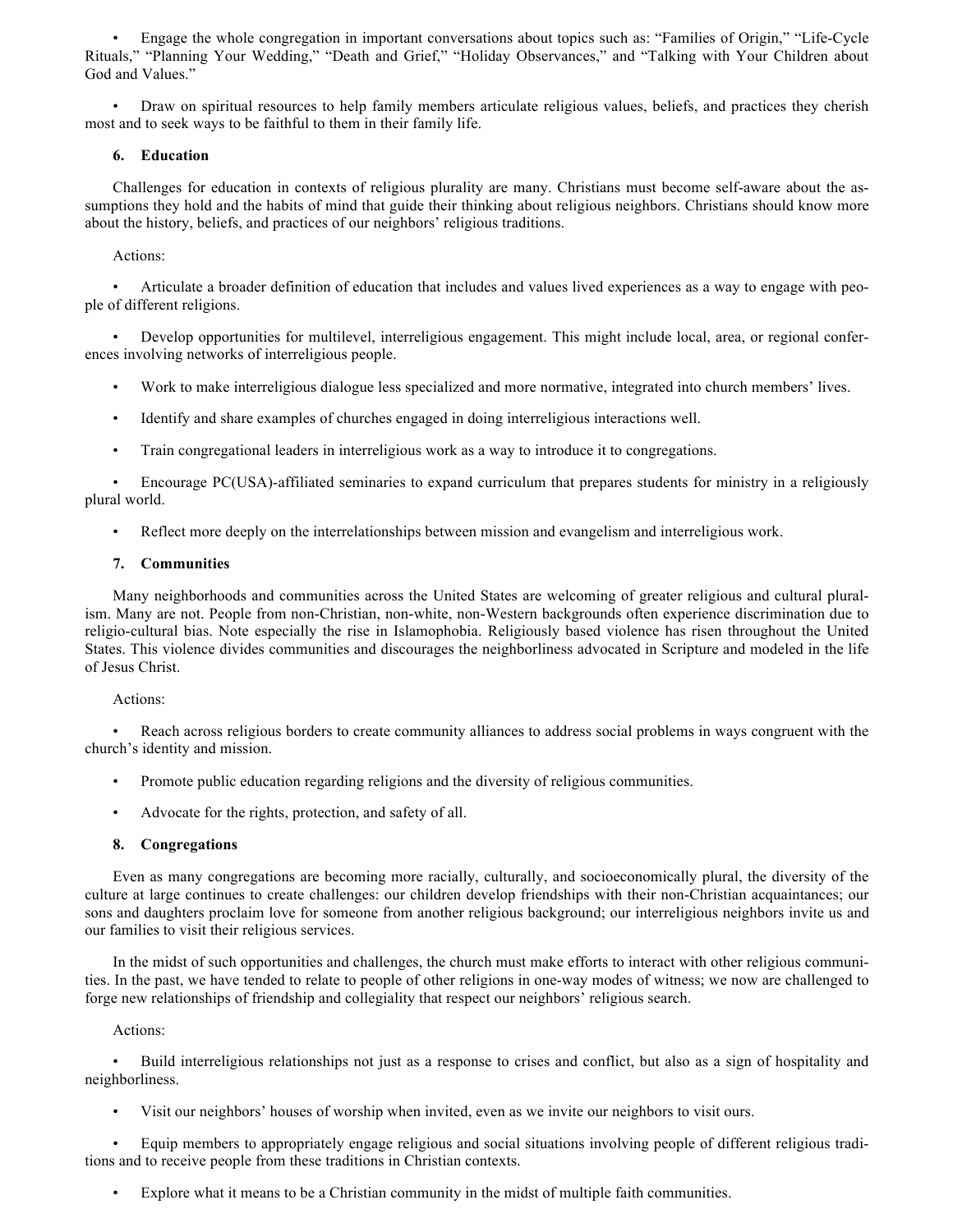• Look for ways to be in dialogue and relationships of mutuality.

• Develop a mutual agreement with another religious community that involves concrete ways in which the two congregations will be in relation.

• Recognize that enduring interreligious alliances can be built around social issues and that people of different religious traditions can work together to address them.

#### **9. Workplace**

The interreligious reality of today's workplace cannot be ignored. Often, the workplace is a space where people for the first time are asked to work across lines of religious difference. Presbyterians have the opportunity to model and express an environment of respect and love for people of other religions in their workplace settings, including respect for holiday observances, time and space for prayer, religious dress, and articles of faith.

Actions:

• Recognize the importance and validity of individuals' freedom to choose their religious identity and commitments, and advocate that employers work to accommodate the religious practices and observances of employees, knowing that it may not be possible in every case.

• Allow for deeper cooperation and respect among coworkers; education about religious diversity is needed to address much of the prejudice and hatred that exist.

\* \* \*

Trust between religious communities is hard-won. In our efforts to build such trust in all these spheres, we will not always see eye-to-eye, especially on issues born from histories of conflict. At times, we may unintentionally misunderstand, disappoint, and hurt one another. Only within a framework of commitment to people of other religious traditions can we remain faithful to these relationships despite such differences and misunderstandings. Following is an affirmation of our commitment to positive interreligious interactions.

#### **An Affirmation of Interreligious Commitment**

We believe the Bible proclaims God's love for all people, that Christ's Great Commandment sets the standard for all of our relationships: "… 'Love the Lord your God with all your heart, and with all your soul, and with all your mind,'" and, empowered by the Holy Spirit, "... 'love your neighbor as yourself'" (Mt. 22:37, 39).

We confess

that the Presbyterian Church (U.S.A.) has sought to live up to its commitment to

love people of other religious traditions, but many times we have not;

with God's help we resolve to do better;

that self-serving theologies and goals and triumphalistic attitudes pull us apart;

with God's help we resolve to do better;

that some of our confessions and the dated perspectives of our religious

- heritage have resulted in patterns of unhealthy relationships with people of other religions;
- with God's help we resolve to do better.

We resolve to do better and not perpetuate divisive relationships among our neighbors and ourselves.

God calls us to have loving relationships with people of other religions.

God calls us to approach others in a spirit of openness and trust as we follow Jesus Christ in respecting and affirming the freedom of others.

God calls us, by the power of the Holy Spirit, to work with people of other religions for peace, justice, and the sustainability of creation.

Guided on our way by the Holy Spirit, we will

meet human needs,

work for social justice,

participate in mission and evangelism,

pursue peace,

strengthen families,

educate for greater understanding,

nurture diverse communities,